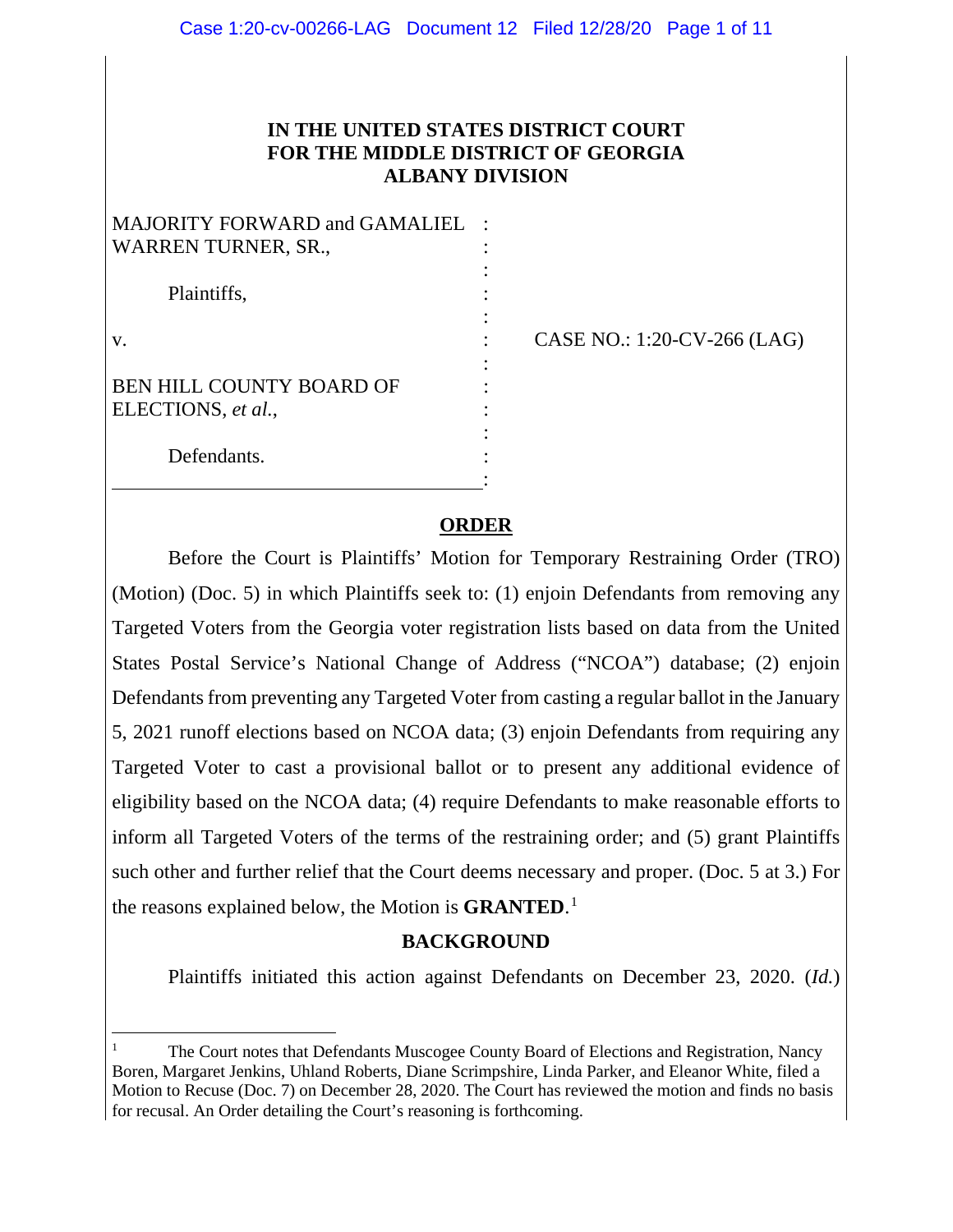#### Case 1:20-cv-00266-LAG Document 12 Filed 12/28/20 Page 2 of 11

Plaintiff Majority Forward is a non-profit organization created to support voter registration and voter turnout efforts, and Plaintiff Gamaliel Warren Turner, Sr. is a permanent Georgia resident and a registered voter in Muscogee County. (*Id.* ¶¶ 8–9.) Defendants are Ben Hill County Board of Elections and Registration ("Ben Hill Board"), Muscogee County Board of Elections and Registration ("Muscogee Board") (collectively, "the Boards"), and their respective members, supervisor and chief registrar, and director. (*Id.* ¶¶ 10–23.)

Plaintiffs claim that Defendants frivolously have challenged the eligibility of registered voters in Ben Hill County and Muscogee County to cast a vote during the January 5, 2021 United States Senate runoff elections (hereinafter, the "Runoff Elections") based on data from the National Change of Address registry. (Doc. 1 ¶ 1.) Specifically, Plaintiffs contend that, in violation of the National Voter Registration Act (NVRA), 52 U.S.C. § 20501 *et seq.*, and Georgia law, Defendants improperly and impermissibly have found probable cause to sustain challenges to the eligibility of 152 voters in Ben Hill County and 4,033 voters in Muscogee County based on inaccurate, unreliable, and inconclusive data allegedly drawn from the NCOA registry. (Doc. 5-1 at 7–8*.*) (The 152 voters from Ben Hill County and the 4,033 voters from Muscogee County are referred to herein as the "Targeted Voters.") Plaintiffs seek a temporary restraining order enjoining Defendants from taking the following actions related to the Runoff Elections: (1) removing any challenged voters from the registration lists in Ben Hill and Muscogee Counties based on data from the NCOA registry; (2) preventing Targeted Voters from casting regular ballots on the basis of NCOA data; and (3) requiring Targeted Voters to cast provisional ballots or present any additional eligibility on the basis of NCOA data. Plaintiffs further seek to require Defendants to make all reasonable efforts to inform all Targeted Voters of the terms of any restraining order entered by the Court.

In-person early voting in the Runoff Elections began on December 14, 2020. (Doc. 1, ¶ 69.) On December 23, after receiving a challenge to the eligibility of 328 registered voters in Ben Hill County from Tommy Roberts, a member of the City Council for Fitzgerald, Georgia, the Ben Hill County Board of Elections voted by a margin of 2-1, to find that there was probable cause to sustain the challenges to 152 of the 328 voters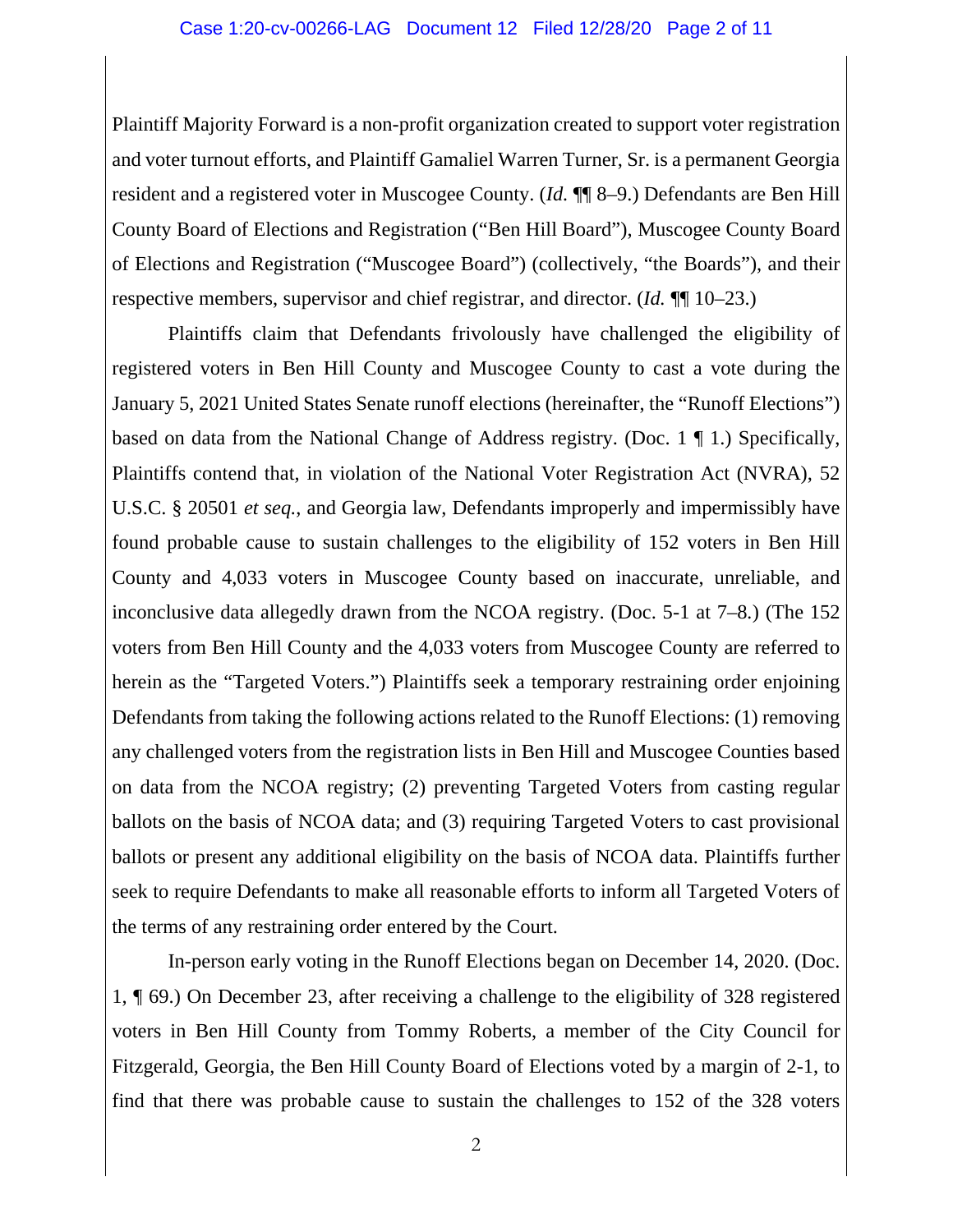challenged by Roberts. (*Id.* ¶ 71; Doc. 5-1 at 6, 11). The basis of Roberts' challenges was that the challenged voters had changed their addresses out of state. On information and belief, Plaintiffs allege that Roberts' challenge was based on data from the NCOA registry. Plaintiffs further allege that the county attorney, Nick Kinsley, informed the Ben Hill Board that, in his opinion, probable cause did not exist to sustain the challenges because the list provided by Roberts did not indicate the reason for the change of address, the veracity of the list could not be confirmed, the list would not be admissible in court, and there were better remedies available. (Doc. 1 ¶ 73). Despite this advice from the County Attorney, the Ben Hill Board voted to find that there was probable cause to sustain the challenges. Thus, the Ben Hill Board determined that the status of the 152 Targeted Voters would be marked as "pending hearing," and the Targeted Voters would be mailed notices advising them that they would be allowed only to cast provisional ballots which would be counted only if the voter cured the issue by January 8, 2021 by providing additional evidence of residency. (Doc. 5-1 at 11).

On December 14, 2020, Ralph Russell filed a challenge to the eligibility of 4,033 registered voters in Muscogee County to vote in the Runoff Elections. Russell stated,

> The grounds for my challenge are that I have evidence that there are approximately 4,033 individuals registered to vote in Muscogee county who reside outside of the State of Georgia. This information was gathered by running the Muscogee County voter registration data base against the National Change of Address Registry.

#### **\*\*\*\*\*\*\*\***

I believe that each of the individuals named . . . as a result of registering their name and change of address to a location outside of Muscogee County, removed to another state with the intention of making the new state their residence. Thus, each individual has lost their residence in Muscogee County, and consequently, each individual is ineligible to vote in Muscogee County.

(Doc. 5-2 at 2–3). On December 16, 2020, the Muscogee Board met to consider Russell's challenge. Russell did not attend the meeting, and no additional information was provided to support his challenges. (Doc. 1 ¶ 83). The Muscogee Board voted, by a margin of 3-1,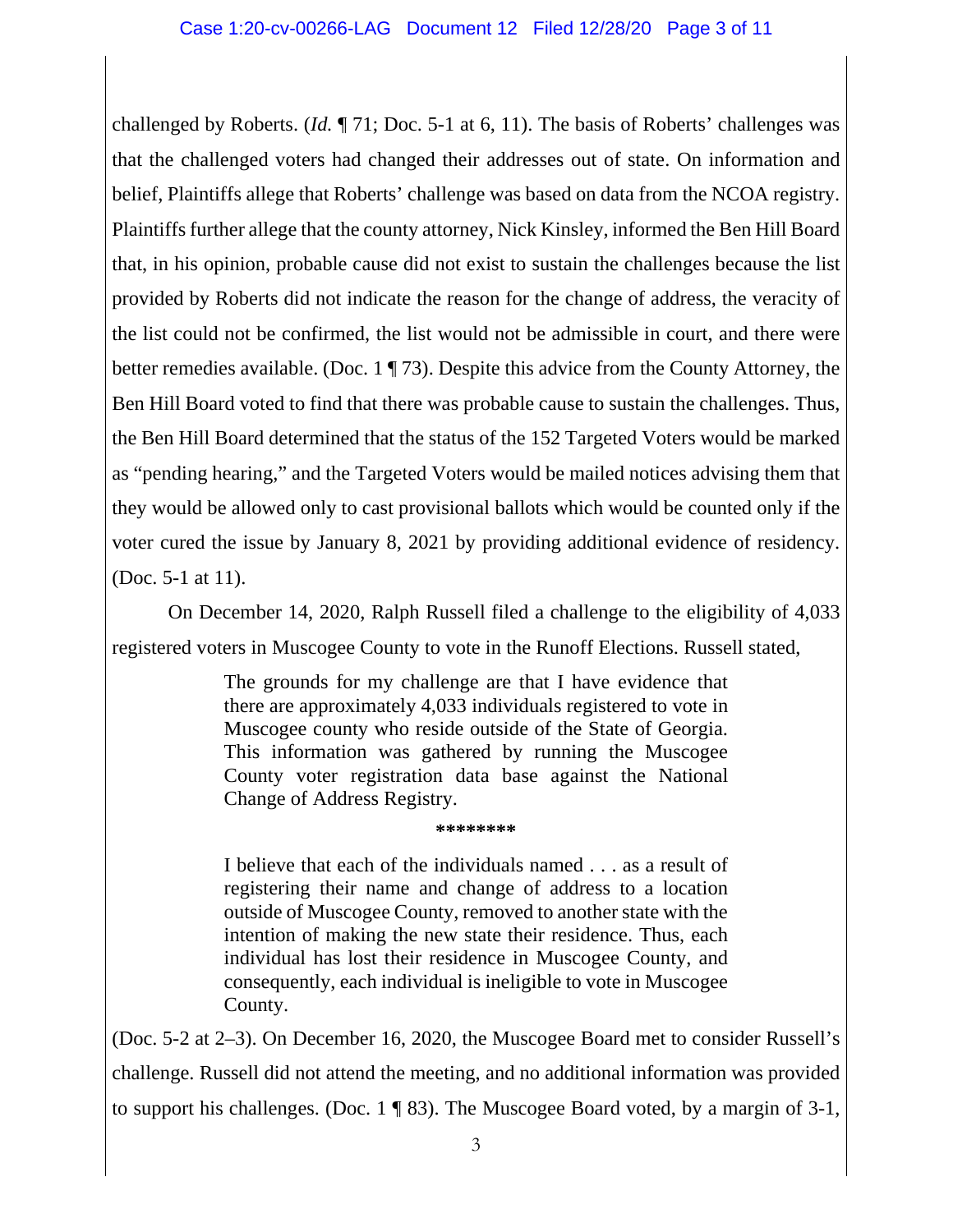#### Case 1:20-cv-00266-LAG Document 12 Filed 12/28/20 Page 4 of 11

to find that there was probable cause to support Russell's challenge. Thus, the Muscogee Board placed the names of the 4,033 Targeted Voters (minus any voters on Russell's list who were entitled to vote under the Uniformed and Overseas Citizens Absentee Voting Act) on a list. (*Id.* ¶ 86). The Muscogee Board instructed that any Targeted Voter whose name appears on the list and who attempts to vote in person is to be advised of the challenge and allowed only to cast a provisional ballot. (*Id*.) Any Targeted Voter requesting an absentee ballot will be required to present additional evidence of residency in order to vote. (*Id.*)

Plaintiffs filed an action for Declaratory and Injunctive Relief on December 23, 2020. (Doc. 1). On December 24, 2020, the Court entered an order setting the matter for a hearing on December 30, 2020. (Doc. 2). On December 27, 2020, Plaintiffs filed the Motion for Temporary Restraining Order. (Doc. 5). Plaintiffs argue that the Boards acted in violation of federal and Georgia law in sustaining the challenges and taking their subsequent actions to limit the ability of the Targeted Voters to cast regular ballots without providing additional proof of residency.

#### **DISCUSSION**

#### **I. Basis for Temporary Restraining Order**

A court may grant a TRO only if the movant demonstrates that "(1) he has a substantial likelihood of success on the merits, (2) he will suffer irreparable injury unless the injunction issues, (3) the injunction would not substantially harm the other litigant, and (4) if issued, the injunction would not be adverse to the public interest." *Long v. Sec'y*, 924 F.3d 1171, 1176 (11th Cir. 2019) (citations omitted). A TRO is an "extraordinary remedy," and courts should "pay particular regard for the public consequences" of granting this type of remedy. *See Winter v. Nat. Res. Def. Council, Inc.*, 555 U.S. 7, 23 (2008). "*Ex parte* temporary restraining orders 'should be restricted to serving their underlying purpose of preserving the status quo and preventing irreparable harm just so long as is necessary to hold a hearing and no longer.'" *Rose v. Blake*, 2017 WL 3491873, at \*1 (S.D. Fla. Aug. 14, 2017) (quoting *Granny Goose Foods, Inc. v. Bhd. of Teamsters & Auto Truck Drivers Local No. 70 of Alameda Cty.*, 415 U.S. 423, 439 (1974)). The focus always must be on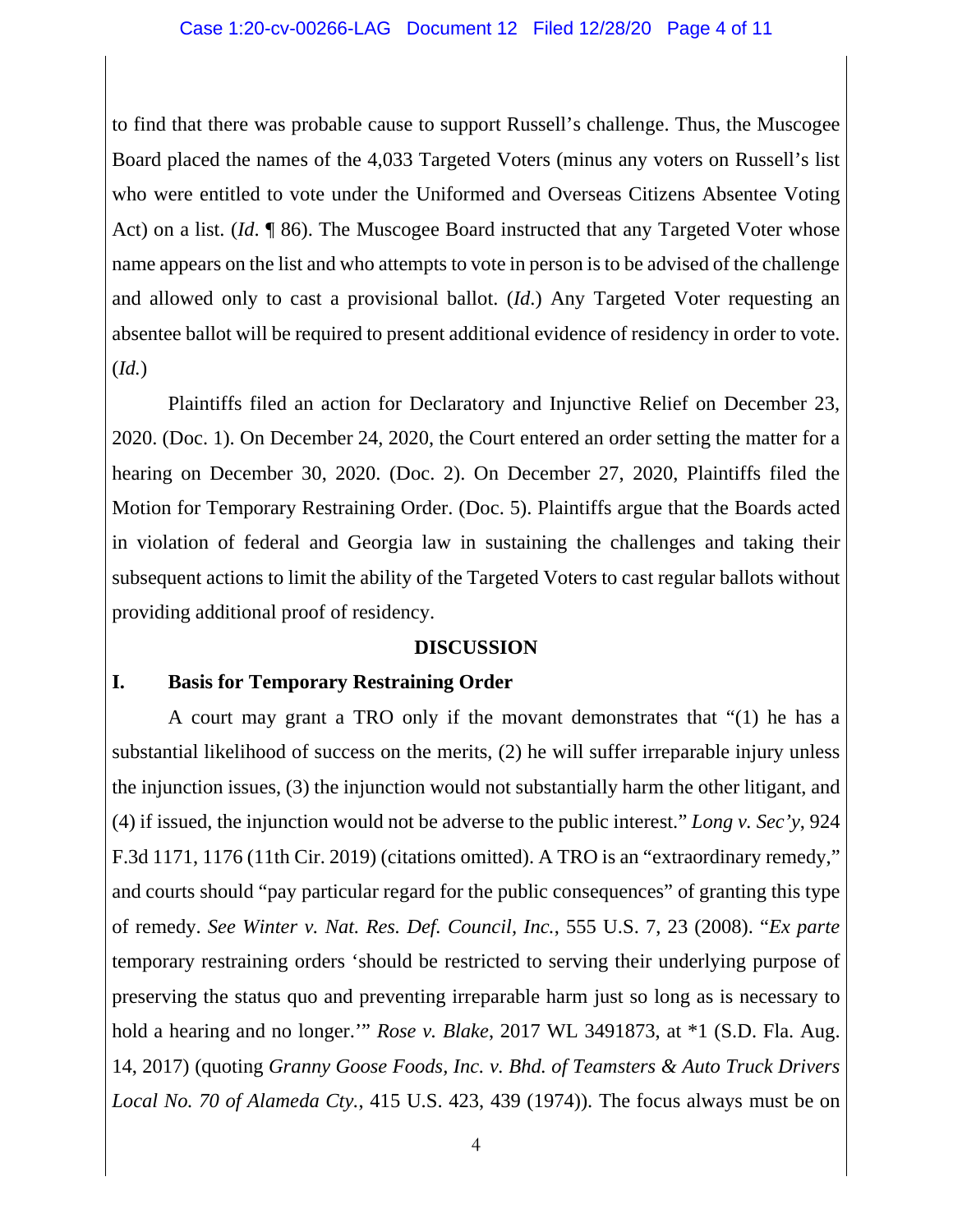prevention of injury by a proper order, not merely on preservation of the status quo." *Canal Auth. of State of Fla. v. Callaway*, 489 F.2d 567, 576 (5th Cir. 1974).

## **A. Success on the Merits**

# **1. Violation of the NVRA**

Plaintiffs argue that the removal of Targeted Voters from the official list of registered voters for a federal election on the grounds that the voters changed their residences and the challenge hearings ordered by Defendants violate Sections 8(d) and 8(c) of the NVRA because Defendants did not first receive written confirmation from the voter of a change of address<sup>[2](#page-4-0)</sup> and because the challenges did not include the individualized inquiries necessary to sustain challenges made within 90 days of a federal election. As to the Section 8(d) claim, "Where the issue concerns a voter's change of address, as in this case, the NVRA prohibits the removal of that voter unless the voter confirms in writing that he or she has moved outside of the county or does not respond to a notice *and* has not voted in two federal election cycles." *N.C. State Conference of the NAACP*, No. 1:16-CV-1274*.* at \*18–19 (quoting 52 U.S.C. § 20507(d)(1)).

Here, it does not appear that the Boards received written confirmation from the Targeted Voters that they had changed their addresses. The Russell Notice does not indicate that any of the Targeted Voters provided written confirmation of their address changes. Moreover, the declarations filed by Targeted Voters Turner, Burson, Essix, Pfeiffer Stinetorf, Colon, and Williams show that that these voters did not provide Defendants written confirmation that they had changed their addresses. Thus, as Section  $8(d)(1)(A)$  of the NVRA clearly states, in relevant part, that a "State shall not remove the name of a registrant from the official list of eligible voters in elections for Federal office on the ground that the registrant has changed residence unless the registrant . . . confirms in writing that the registrant has changed residence to a place outside the registrar's jurisdiction in which the registrant is registered" and as there is evidence before the Court

<span id="page-4-0"></span>Defendants also could have met the requirements of Section 8(d) if the voter had failed to respond to a postcard notice and failed to vote in a least two subsequent federal general election cycles. As the Board's decision was not based on the failure to respond to an official postcard or to vote in at least two subsequent federal general elections, the Court does not analyze this issue.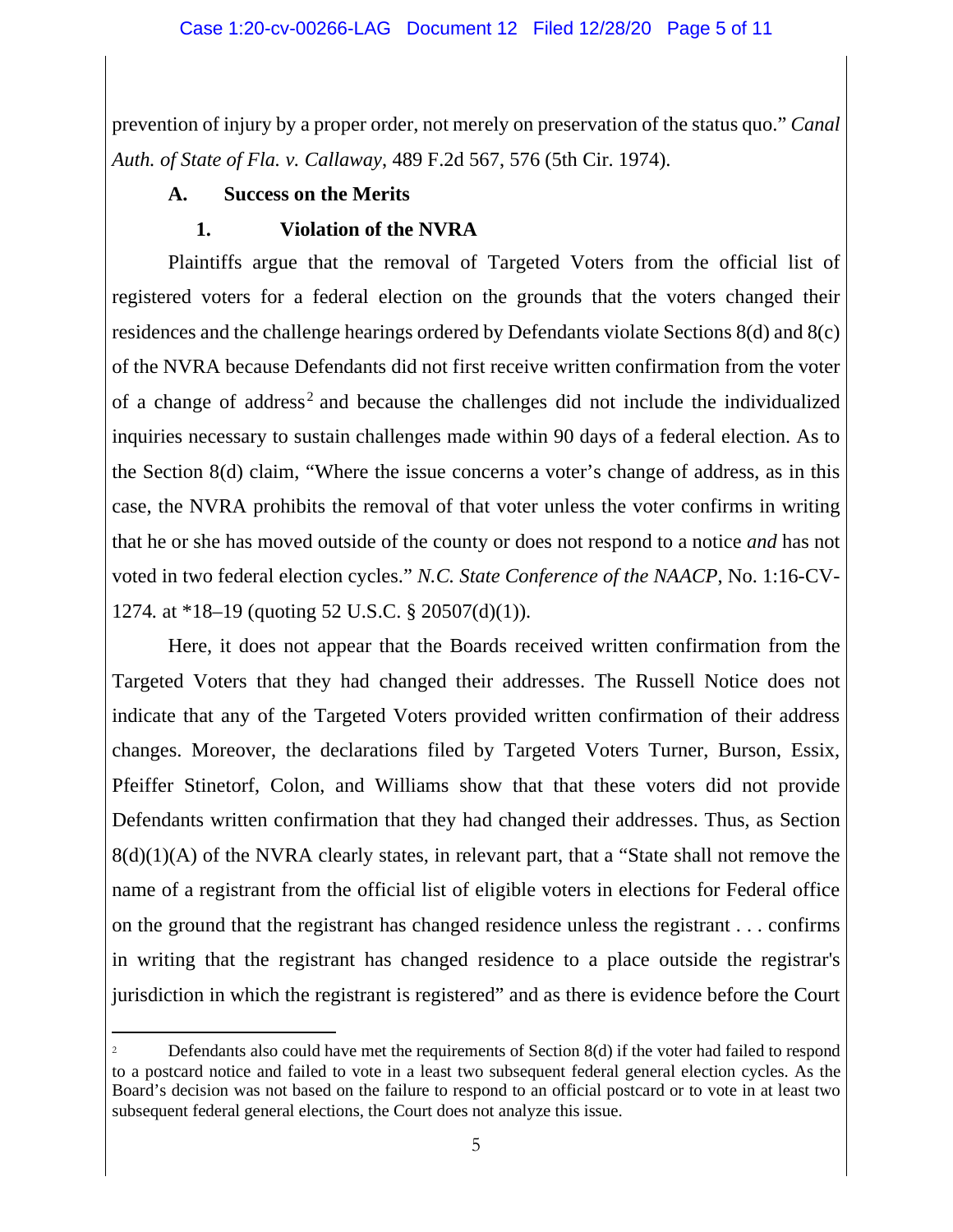that the Targeted Voters did not provide such confirmation, there is a substantial likelihood of success on the merits on Plaintiffs claim that Defendants violated Section 8(d) of the NVRA.

Likewise, there is a substantial likelihood of success on the merits regarding Plaintiffs' Section 8(c) claim. As noted by the Eleventh Circuit, the 90 Day Provision of the NVRA limits "its reach to programs that 'systemically' remove voters from the voter rolls [but] permits removals based on individualized information at any time." *Arcia v. Fla. Sec'y of State*, 772 F.3d 1335, 1346 (11th Cir. 2014)). "Individualized removals do not present the same risks as systematic removals because they are based on individual correspondence or rigorous individualized inquiry, leading to a smaller chance for mistakes." *N.C. State Conference of the NAACP v. The N.C. State Bd. of Elections*, No. 1:16-CV-1274, at \*11 (M.D. N.C. Nov. 4, 2016) (quoting *Arcia*, 772 F.3d at 1346 (11th Cir. 2014)). The Circuit noted that, "the 90 Day Provision strikes a careful balance: It permits systemic removal programs at any time *except* for the 90 days before an election because that is when the risk of disenfranchising eligible voters is the greatest." *Arcia*, at 1346.

Here, the challenge to thousands of voters less than a month prior to the Runoff Elections—after in person early voting had begun in the state—appears to be the type of "systematic" removal prohibited by the NVRA. The Russell Notice does not include the type of individualized information that the Muscogee Board would have needed to undertake the individualized inquiry required by the NVRA; and, based on the declarations from Turner, Burson, Essix, Pfeiffer Stineetorf, Colon, and Williams, had the Boards made the requisite individualized inquiries, it appears likely that the challenges to these voters would not have been sustained. Thus, there is a substantial likelihood of success on the merits of Plaintiffs' Section 8(c) claim.

# **2. Violation of the Right to Vote**

There is also a likelihood of success on the merits of Plaintiff's First and Fourteenth Amendment Claim. Plaintiffs argue that the Boards' actions severely burden the right to vote by imposing unjustifiable barriers to casting a ballot in the Runoff Elections in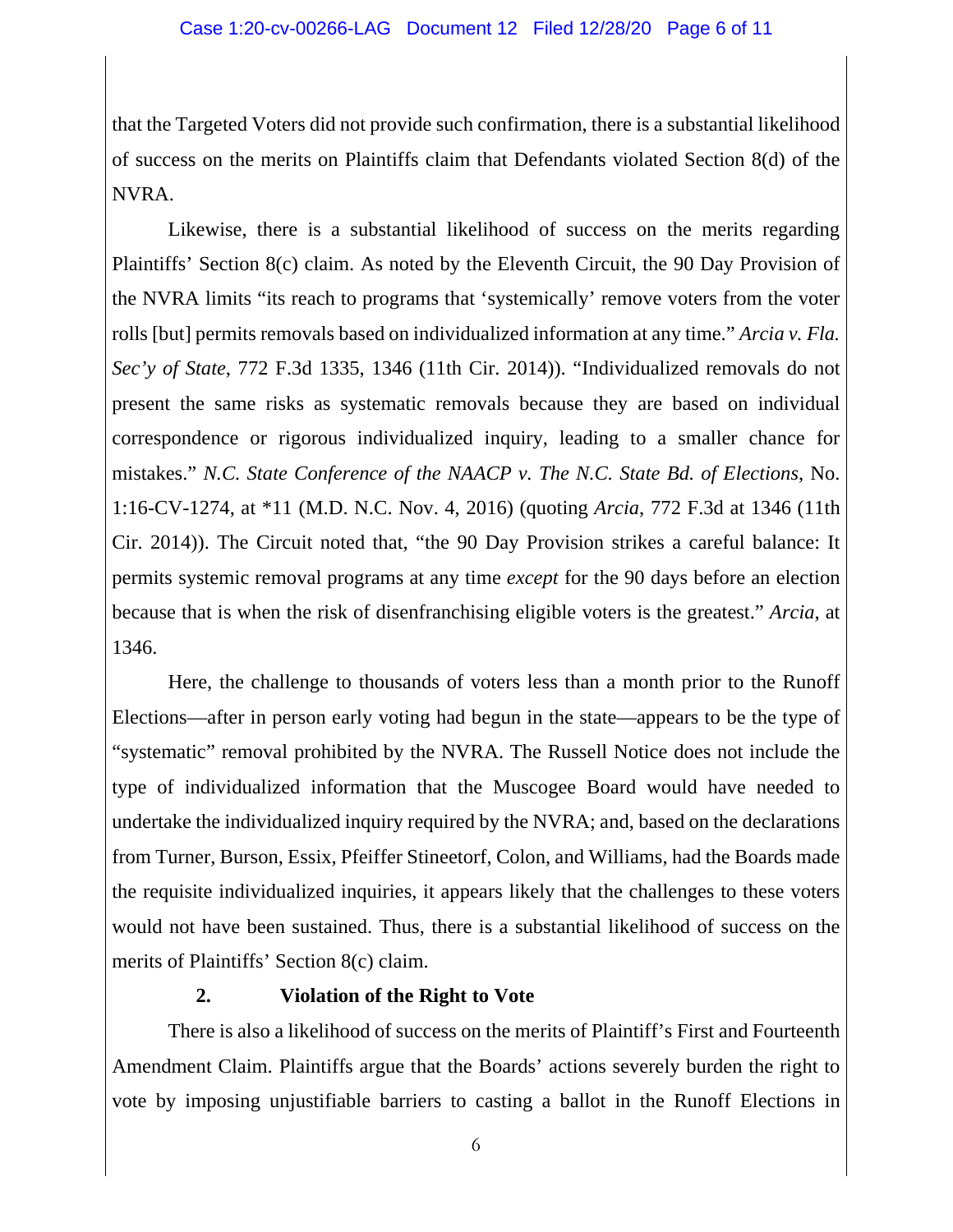#### Case 1:20-cv-00266-LAG Document 12 Filed 12/28/20 Page 7 of 11

violation of the First and Fourteenth Amendments. (Doc. 5-1 at 23.) "A law that severely burdens the right to vote must be narrowly drawn to serve a compelling state interest." *Democratic Exec. Comm. of Fla. v. Lee*, 915 F.3d 1312, 1318 (11th Cir. 2019) (citation omitted). "And even when a law imposes only a slight burden on the right to vote, relevant and legitimate interests of sufficient weight still must justify that burden." *Id.* at 1318–19. Such interests may include "preventing fraud[,] promoting the orderly[,] efficient[,] and timely administration of the election[,] and ensuring fairness and public confidence in the legitimacy of the election." *See id.* at 1321. "The more a challenged law burdens the right to vote, the stricter the scrutiny to which [the Court] subject[s] that law." *Id.* at 1319. "The Supreme Court has long recognized that burdens on voters implicate fundamental First and Fourteenth Amendment rights." *Id.* at 1319.

Here, the Boards' decisions to sustain the challenges risk disenfranchising thousands of voters. As explained above, the challenges were submitted less than a month before the Runoff Elections, there is no evidence Defendants received written confirmation from the voter of a change of address, and the challenges did not include the individualized inquiries necessary to sustain challenges made within 90 days of a federal election. The declaration of Colon indicates that Targeted Voters who may otherwise be properly registered may not have the means or resources to travel to Georgia to resolve the challenge before the Runoff Elections. (*See* Doc. 5-8 ¶ 6.) Additionally, the declarations of Berson and Essix indicate that Targeted Voters will have to vote by provisional ballots, which may not be counted. (*See* Doc. 5-4 ¶¶ 9, 12; Doc. 5-5 ¶¶ 3, 9; Doc. 5-6 ¶ 10.) The declarations of Essix, Williams, and Stinetorf also demonstrate that the process of resolving a challenge is a hassle for voters and can prevent them from voting, even though they qualify. (*See* Doc. 5-6 ¶ 11; Doc. 5-7 ¶¶ 8, 11; Doc. 5-9 ¶ 7.) "It is a basic truth that even one disenfranchised voter—let alone several thousand—is too many." *Democratic Exec. Comm. of Fla.*, 915 F.3d at 1321 (quoting *League of Women Voters of N.C. v. North Carolina*, 769 F.3d 224, 244 (4th Cir. 2014)). At this time, there is no evidence of any compelling or legitimate interests the state may have to justify the burden being imposed on the thousands of Targeted voters. Thus, there is a substantial likelihood of success on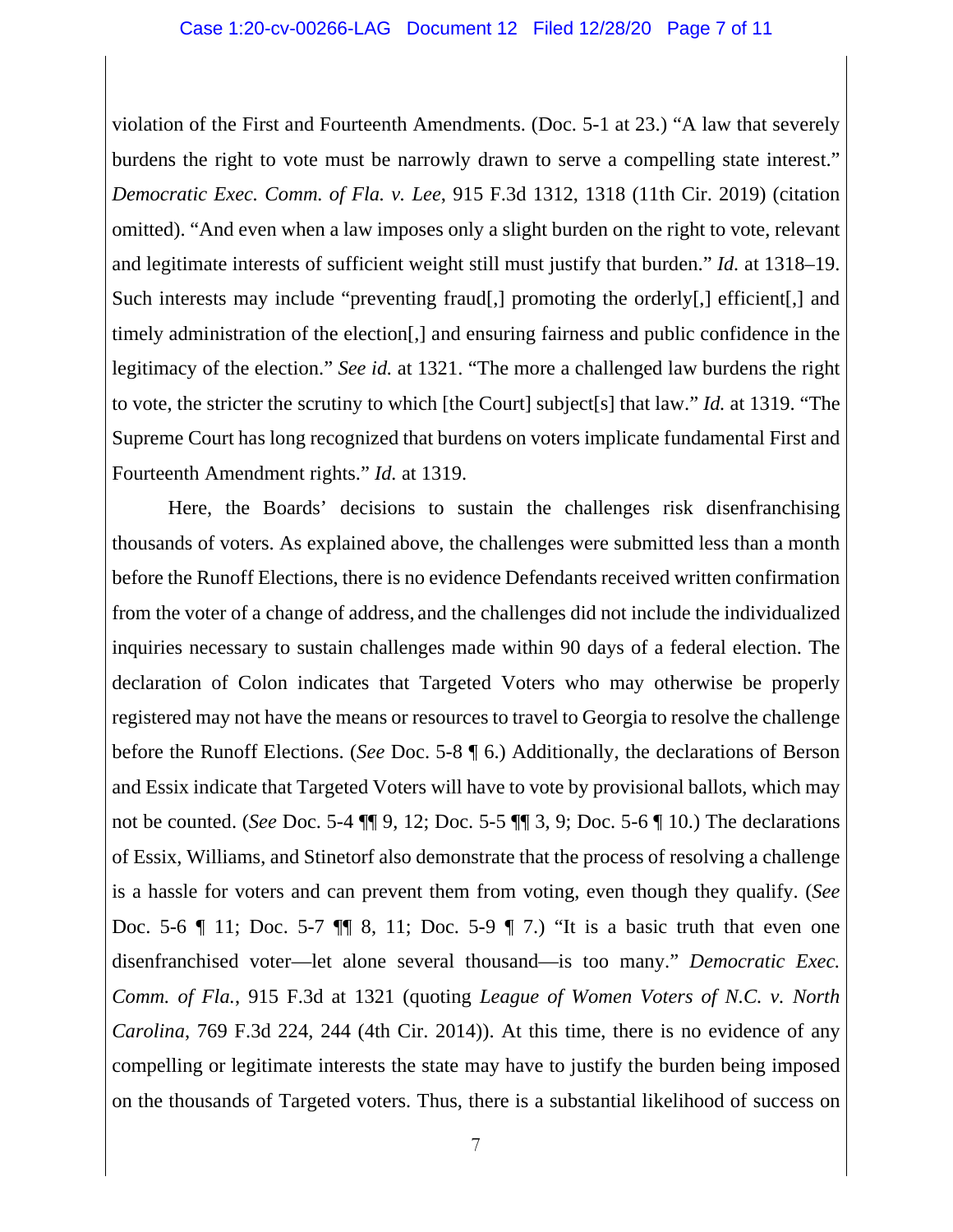the merits of Plaintiffs' right to vote claim.

## **B. Immediate and Irreparable Injury**

In addition to showing a substantial likelihood of success on the merits, Plaintiffs must also show that there will be irreparable harm if relief is not granted. "[T]he absence of a substantial likelihood of irreparable injury would, standing alone, make preliminary injunctive relief improper." *Siegel v. LePore*, 234 F.3d 1163, 1176–77 (11th Cir. 2000). "[I]rreparable injury 'must be neither remote nor speculative, but actual and imminent.'" *Id*. (quoting *Tucker Anthony Realty Corp. v. Schlesinger*, 888 F.2d 969, 973 (2d Cir.1989)); accord, *Chacon v. Granata*, 515 F.2d 922, 925 (5th Cir.1975) ("An injunction is appropriate only if the anticipated injury is imminent and irreparable."). Plaintiffs contend that challenging voter eligibility and removing voters from registration lists this close to an election carries a significant risk of disenfranchisement. (Doc. 5-1 at 11.)

Here, Plaintiffs have demonstrated that they will suffer irreparable harm. As noted by a sister court, "Courts routinely deem restrictions on fundamental voting rights irreparable injury because once the election occurs, there can be no do-over and no redress." *Ga. State Conference NAACP v. Georgia*, No. 1:17-cv-1397-TCB, 2017 WL 9435558, at \*4 (N.D. Ga. May 4, 2017). "The runoff election to select Georgia's [two United States Senators] is imminent . . . ." *Id.* If the Court does not grant a preliminary or permanent injunction, "numerous voters who would otherwise be eligible to vote in the runoff will be denied that right." *Id.* "This is a substantial and irreparable harm." *Id.* "Such an injury to these voters is neither speculative nor remote but is real and imminent." *N.C. State Conference of the NAACP*, No. 1:16-CV-1274, at \*22 (quoting *In re Microsoft Corp. Antitrust Litig*., 333 F.3d 517, 530 (4th Cir. 2003), *abrogated on other grounds by eBay, Inc. v. MercExchange, L.L.C.*, 547 U.S. 388 (2006)). "Significantly, in the absence of an injunction, it is not only would-be [individual] voters like Plaintiff [Turner] who will suffer irreparable harm, but also organizations such as the . . . Plaintiff-entit[y][,] [Majority Forward][,] in this case." *Ga. State Conference NAACP*, 2017 WL 9435558 at \*5. Courts have "recognized that conduct that limits an organization's ability to conduct voter registration activities constitutes an irreparable injury." *Id.*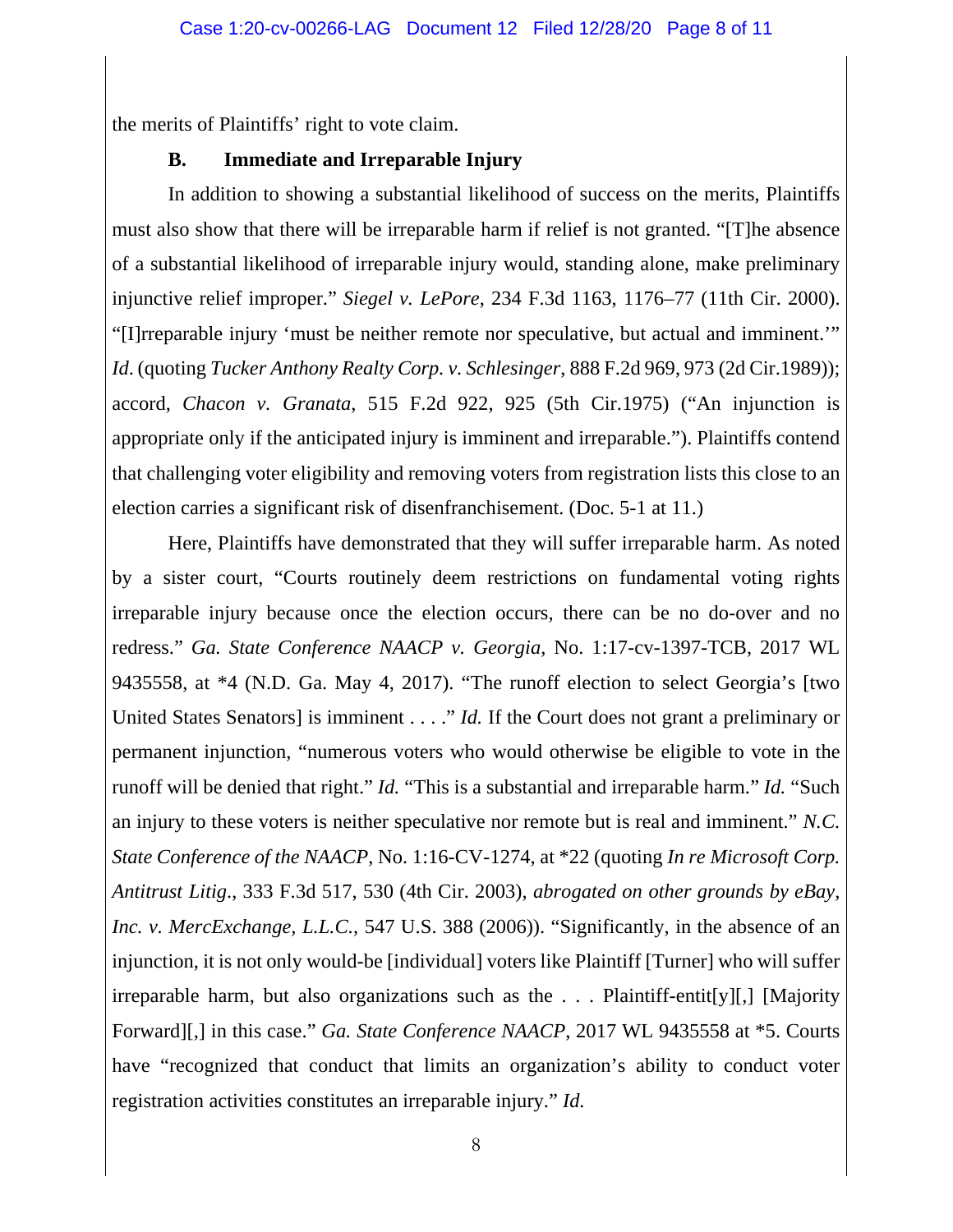## **C. Balance of Harms**

The next question before the Court is whether the potential harm to Plaintiffs if the Court does not grant the injunctive relief outweighs the potential harm to Defendants if the relief is granted. The relief requested by Plaintiffs will allow voters deemed eligible by Georgia's regular procedures and laws to vote, unimpeded in the Runoff Elections. Failure to grant the injunctive relief could result in eligible voters being denied the right to vote, voters who would otherwise exercise their Constitutional right to vote being intimidated or discouraged from doing so, or eligible voters being forced to go to extraordinary lengths during the holiday season and ongoing Covid-19 pandemic to prove that they are eligible to vote. While the Court acknowledges that an injunction may burden Defendants in their role managing the ongoing election, the harm to voters whose right to vote is wrongfully impeded or denied is far greater. To quote our sister court in the Northern District of Georgia,

> The Court certainly appreciates and understands the inconvenience and expense that entering a preliminary injunction may work upon the State and Defendants. The Court, however, is mindful that the right to vote is a fundamental right and is preservative of all other rights. Denying an individual the right to vote works a serious, irreparable injury upon that individual. Given the right at issue and the likely injury caused by not entering a preliminary injunction, the Court finds that the potential injury to Plaintiffs outweighs the harm to the State and Defendants caused by entering a preliminary injunction.

*Common Cause/Georgia v. Billups*, 406 F. Supp. 2d 1326, 1376 (N.D. Ga. 2005). Accordingly, the balancing of harms favors granting the relief sought.

# **D. Public Interest**

Finally, the Court must determine whether granting the injunctive relief will serve the public interest. As noted by the Eleventh Circuit, the goals balanced by the NVRA are to:

> (1) increase the number of eligible citizens who register to vote in elections for Federal office;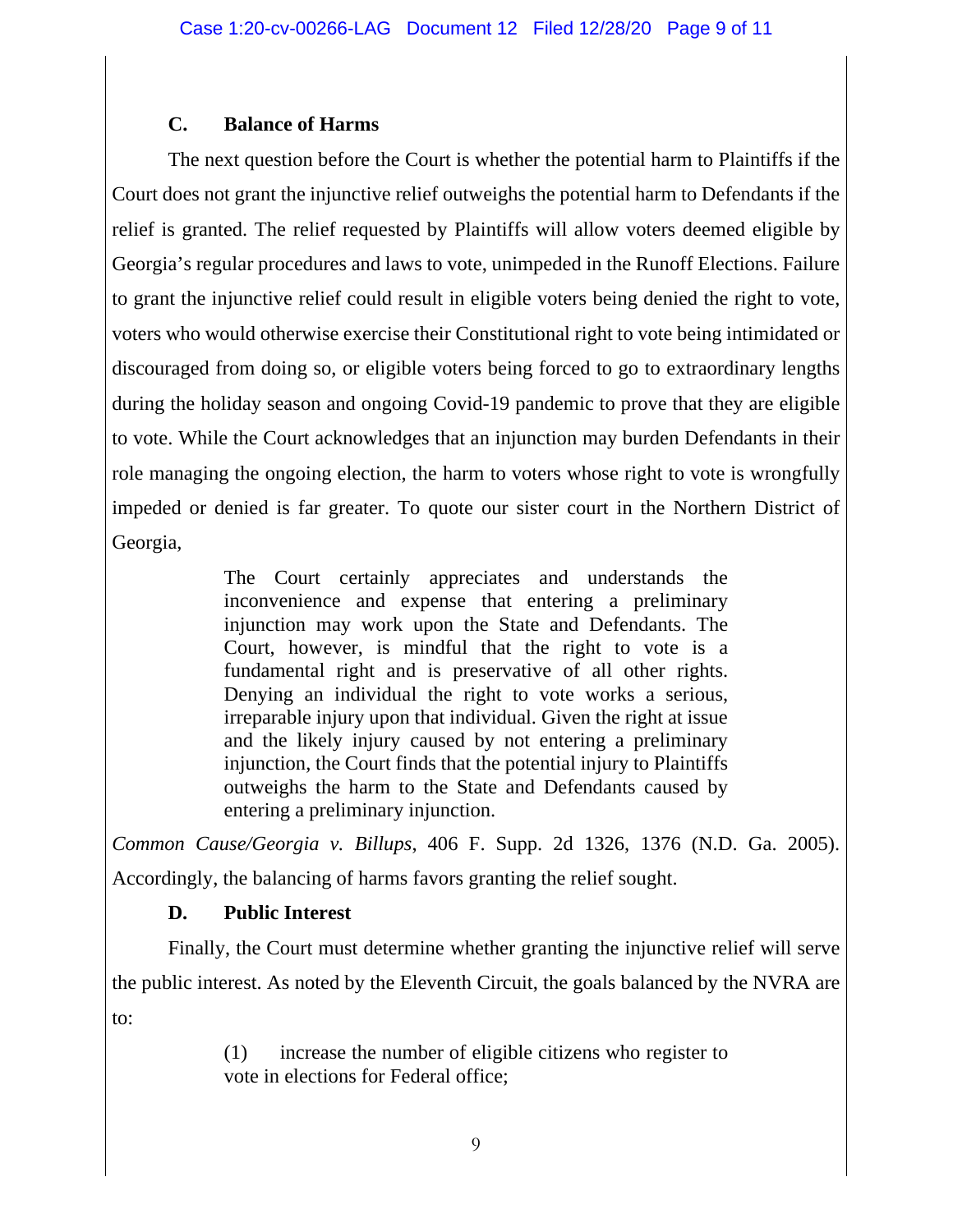(2) allow for the implementation of the NRVA in a manner that enhances voter participation;

(3) protect the integrity of the electoral process; and

(4) ensure that accurate and current voter registration rolls are maintained.

*see, Arcia*, at. 1346. Each of these goals are in the public interest as recognized by Congress when it passed the legislation, the President when it was signed into law, and the Courts each time a provision of the law is upheld. Thus, ensuring adherence to the NVRA is necessarily in the public interest. Moreover, the right to vote is a fundamental right, and securing it is also in the public interest. Accordingly, this factor weighs in favor of granting the requested relief.

### **II. Duration**

Pursuant to Federal Rule of Civil Procedure 65, TROs are limited to 14 days. Thus, this TRO will remain in effect for eight (8) days from the date of issuance. Any motions for an enlargement of the TRO must demonstrate good cause and must be filed in accordance with the requirements of Federal Rule of Civil Procedure 65(b)(2).

#### **III. Security**

"The court may issue a preliminary injunction or a temporary restraining order only if the movant gives security in an amount that the court considers proper to pay the costs and damages sustained by any party found to have been wrongfully enjoined or restrained." Fed. R. Civ. P. 65(c). "The amount of security required is a matter for the discretion of the trial court; it may elect to require no security at all." *Corrigan Dispatch Co. v. Casa Guzman, S. A.*, 569 F.2d 300, 303 (5th Cir. 1978). The Court finds that no security is required at this point in the proceedings. Should Defendants make a showing that security is appropriate for the issuance of further injunctive relief, the Court will give further consideration to the matter of security.

### **CONCLUSION**

The Court has considered Plaintiffs' motion for temporary restraining order, supporting authorities, and the evidence and pleadings of record, and finds that: (1) Plaintiffs are likely to succeed on the merits of their claim; (2) Plaintiffs will suffer